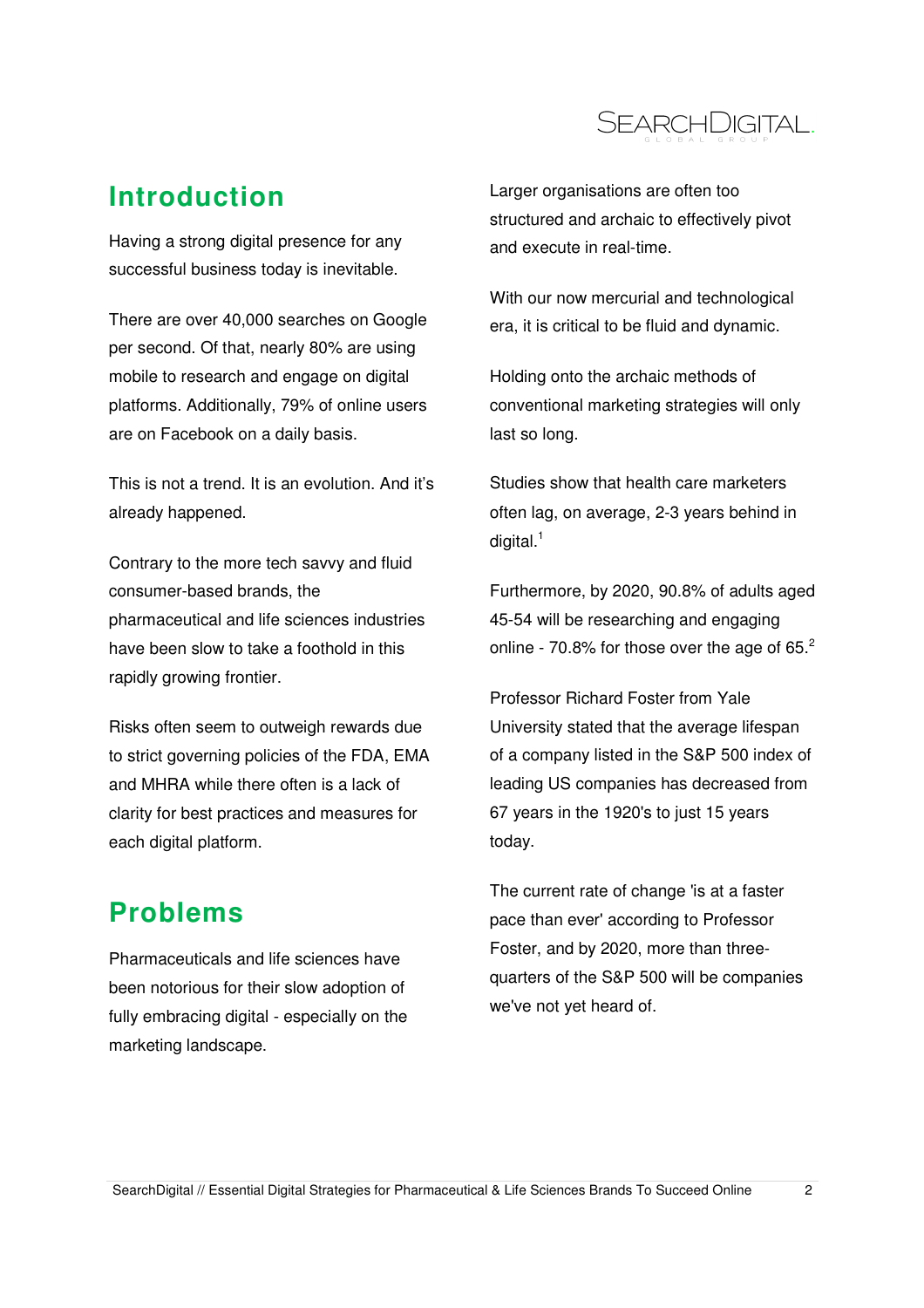

### **Compliance**

The FDA requires full unbiased disclosure when it comes to promoting drugs and medical devices, which can be difficult from a marketing standpoint.

The EMA and MHRA have their own set of rules and regulations.

While these regulatory organisations are quick to hammer the gavel for violations, they are slow to outline clear policies for pharmaceutical and life sciences industries.<sup>3</sup>

"Unfortunately, there is little guidance from the FDA specifically about these... If a firm wanted to try this, it would need to act responsibly and have the best interest of patients in mind when hosting such events. In addition, during periods of recalls of devices, or negative press on a particular drug, these open forums may provide some legal issues - many times legal counsel will advise no comment during these periods." Dr. Kevin Campbell.<sup>4</sup>

For any business serious about marketing online, it is strongly suggested that you consult with appropriate legal counsel first.

### **Solution**

We are now at the most exciting time in business history where big and small brands alike have immediate access to a targeted global audience.

The ability for companies to connect, collaborate and compete on a global playing field has never been more prevalent.

A strong digital presence has a huge impact on consumers.

Establishing a strong online presence while following compliancy is indeed possible.

For pharmaceutical and life sciences markets, it is now absolutely critical.

The benefits seem almost limitless and range from a variety of options in both B2B and B2C markets.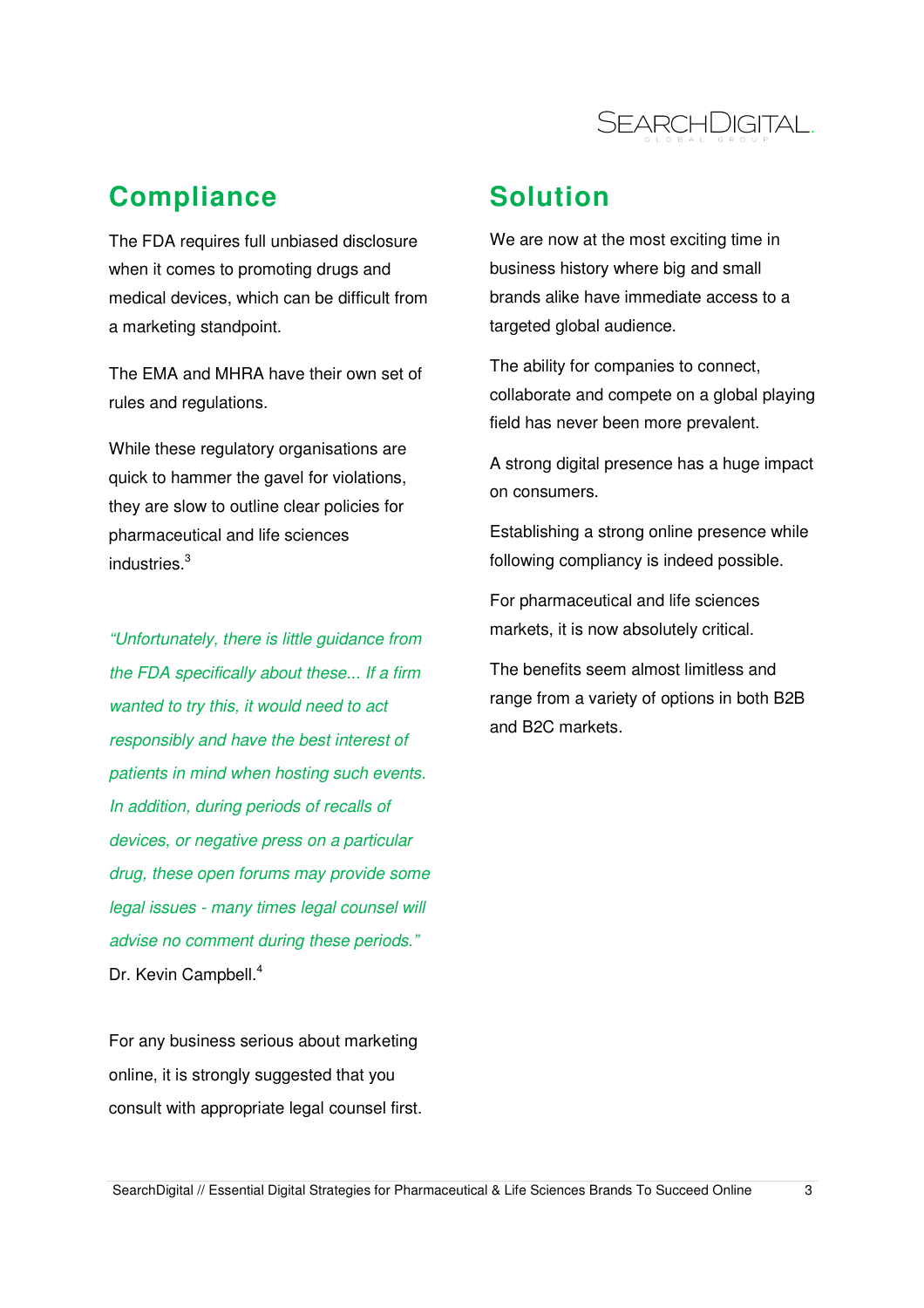

Businesses today, more than ever can:

- Enjoy more opportunities than ever to reach and research customers
- Secure an immediate global outlook
- Target demographics with valuable personalised content
- Create lasting customer relationships via the use of automation
- Collate more accurate customer behaviour data
- Streamline business processes
- Increase operational efficiency

Larger brands have an advantage that they have the appropriate resources to transition seamlessly.

With marketing departments on hand, some specialist advice and practical solutions can propel them into the right direction with pinpoint accuracy.

That said the digital front levels the playing field for ambitious small and medium sized brands that are willing to innovate.

Anyone with even a modest budget can create an effective aura of social proof and positive impact.

For Baby Boomers alone, over 55% of the generation discovers information from social sites, then research deeper by visiting the

company's website and utilising search engines, like Google, for more information.<sup>5</sup>

Yes, times have changed. Fortunately, there are pioneers who have already successfully blazed a trail for wary healthcare marketers to study - both from their successes and mistakes.

There are plenty of safe strategies and tools in place to help establish a strong and authoritative online presence which will result in increased brand awareness, better conversions and an improved ROI.

These strategies fall into seven core areas:

- 1. Search Engine Optimisation (SEO)
- 2. Website Optimisation
- 3. Effective Content
- 4. Social Media
- 5. Online Listening
- 6. Digital Advertising
- 7. Analytics and Data Analysis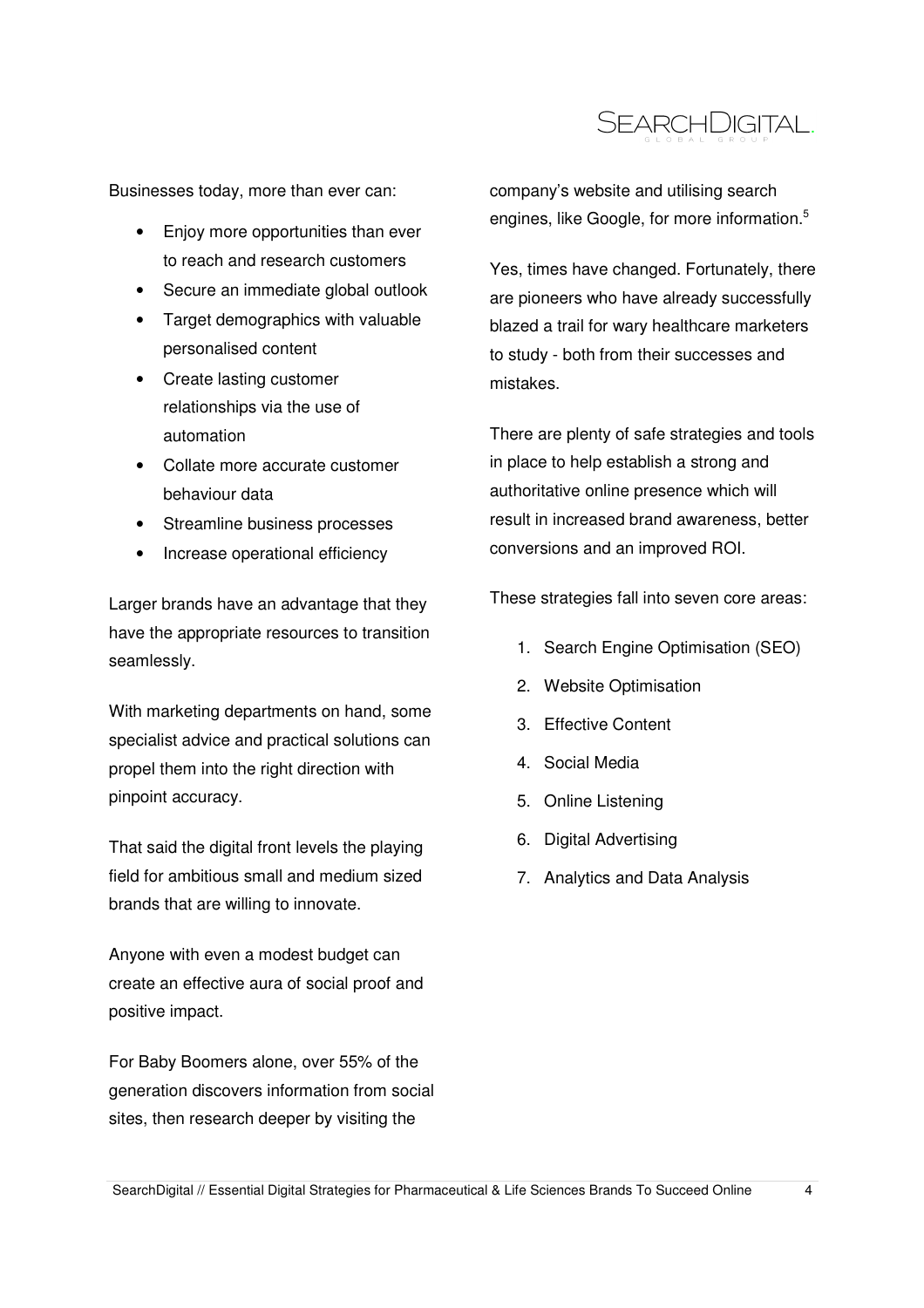

# **1 - Search Engine Optimisation (SEO)**

"SEO is the process of affecting the visibility of a website or a web page in a web search engine's unpaid results - often referred to as 'natural', 'organic', or 'earned' results." Wikipedia.<sup>6</sup>

Search engine optimisation is one of the most powerful strategies to have a dominant online presence.

Google is the largest search engine in the world with over 2 trillion searches annually.

With over 100 billion monthly searches it has 67.7% of the worldwide desktop search engine market.

Around a quarter of search results (23.99% on desktops and 25.25% on Smartphones) now include one video, with 9 out of 10 videos hosted on YouTube.

On Smartphones 72% of videos are integrated from YouTube with others from Dailymotion, Vimeo and Vevo.

Following the best practices of Google and utilising current 2017 'white hat' techniques will serve your business with great value for the long-term.

Understanding the importance of long tail keywords and weaving them in with your content, your social pages, and your website will build a bigger online footprint to help improve your topical authority and elevate your website to the top.

In addition to executing effective content strategies, how well you rank on search engines also comes down to how userfriendly your site is.

A site with great usability makes people want to remain there; helping it climb up the results pages.

An important component is how easy it is for customers to find what they're looking for on a website.

Google is now already rolling out its Mobile-First index, which ranks it search index based on the mobile version of your website, those already deploying a mobilefirst, website experience strategy, stand to reap the rewards.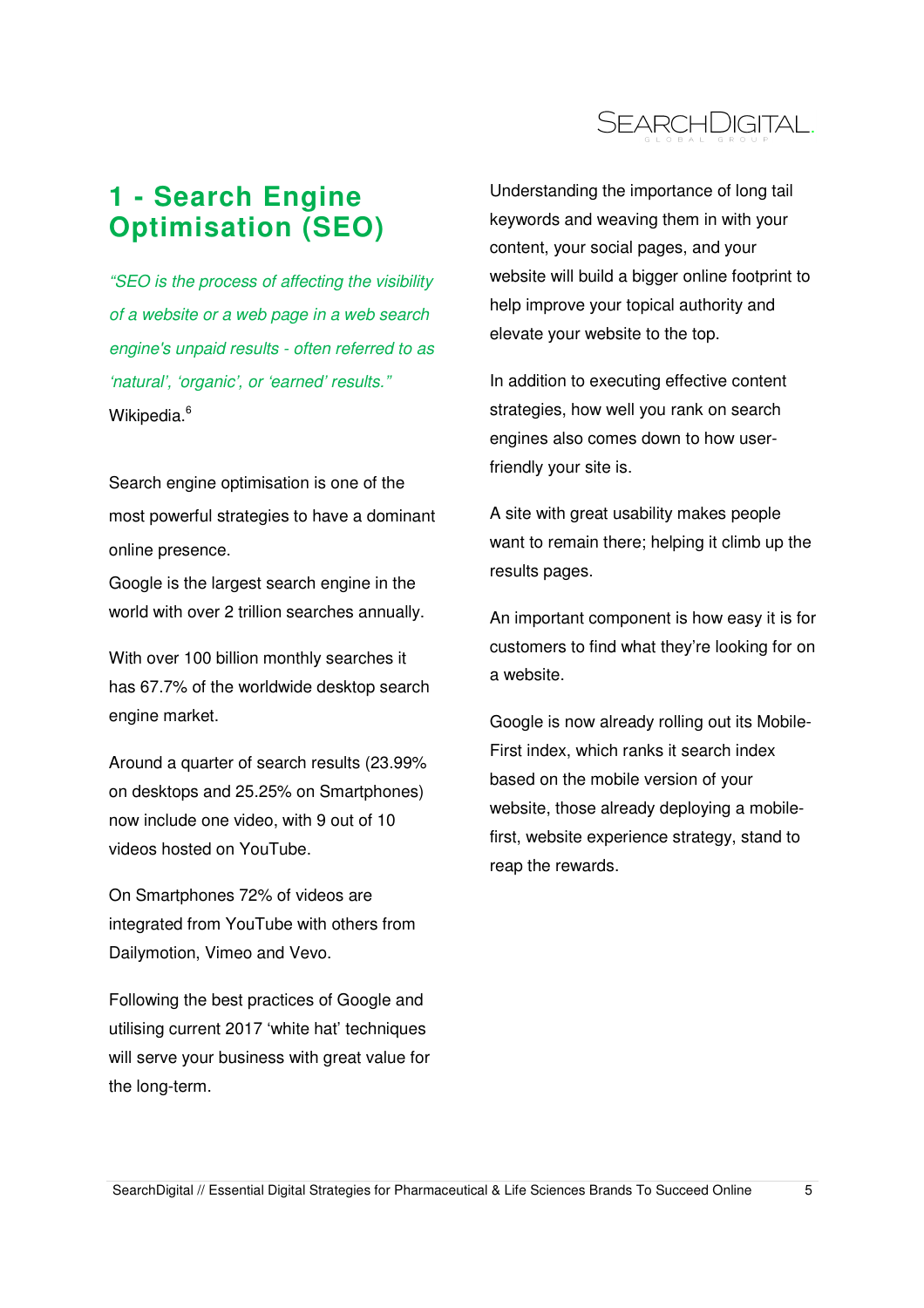

## **2 – Website Optimisation**

Everybody has a website, or at least a set of landing pages. Sites are critical as they are often the store front and image of who and what your brand represents.

Websites are effective tools to provide valuable data and resources for people researching you. They also act as a housing platform for content which can be managed effectively to maximize your online presence outside of your site.

80% of users use mobile.<sup>7</sup> A mobile optimised website is absolutely critical for any industry.

Load time also is an important factor as users are accustomed to instant gratification on digital while Google also takes into account page load time for SEO ranking status.

Here are some best practices for an effective website:

• **Make header tags work hard:** A wellformatted site can lead to a well-visited site. Knowing how to use header tags properly helps break up your content into easily assimilated sections (again improving the UX). Plus, by including relevant terms in header tags, you also

help boost SEO rankings against those keywords.

- **Get speedy:** People are impatient they don't like to wait too long for pages to load. Bing and Google know this, and take this into account as part of their algorithms. And if people click away, that affects your bounce rate. So make sure your code is clean and super streamlined, stay away from 'off-theshelf' free Content Management Systems (CMS) and optimise image sizing to speed up loading time.
- **Social sharing:** Tweets, Facebook shares and Pinterest pins can all help rankings. Plus, 4 in 10 Facebook users say they go from sharing/liking an item to buying it – so social sharing buttons on your website can improve sales too.
- **Navigation:** If visitors can't find what they want, they leave. Flat site architecture not only helps navigation but can also help improve SEO ranking as it links critical pages. Make your site slick, navigable and interesting, and you'll soon find it climbing the search engine results pages.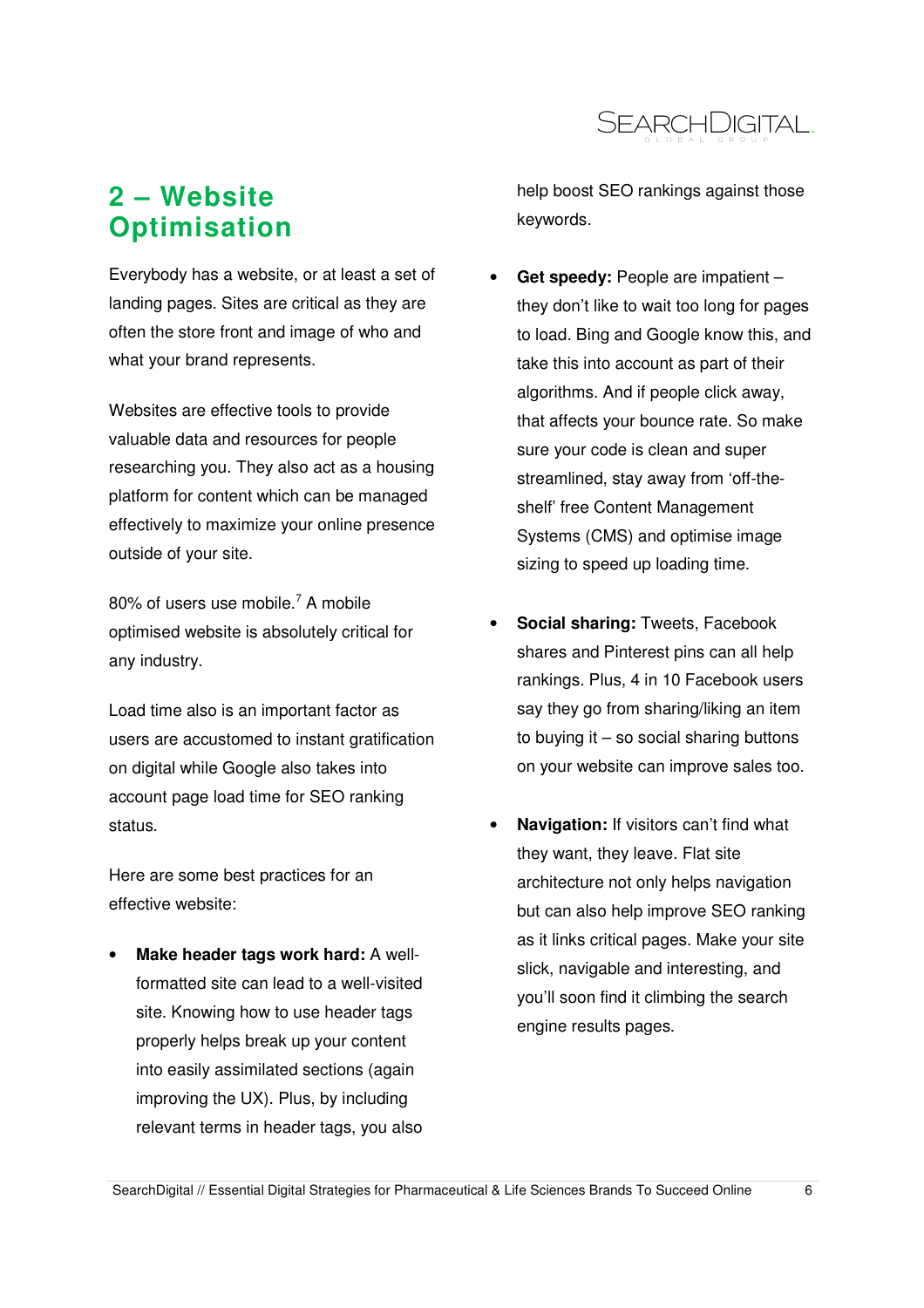

# **3 – Effective Content**

An effective content strategy really is the backbone of the digital infrastructure, while the social channels are outlets for distribution, and websites are inlets for traffic and enquires.

Without effective content, your business will be nothing online.

Content is king. Useful, high-quality content is what will keep visitors engaged and on your site and returning for more. According to SerpIQ, research showed that websites ranking in the top 10 results for any Google Keyword had at least 2,000 words worth of content on the page. The more valuable content on a web page then the higher the rankings.

Of course, what you write has to be interesting and relevant – but more words equal more value for visitors.

The more you provide digestible and informative content, consumers will continue returning. This also allows you to improve topical authority. Increased brand recognition and "top of mind" awareness is a very strong ancillary benefit to these practices.

But as a business you still need to ask for the sale. Often this can be done with an up sell, onetime offer, or embedding call-toactions within your content for people to submit their contact details for more information, to be supported by an effective follow-up campaign.

Effective content will aid in long-term branding while building credibility and measuring direct ROI, if the right systems are in place.

A primary strategy for all businesses should be to ultimately build an email list. Emails have the overall highest engagement of any online channel and are an intimate way to directly connect with customers. Simpler platforms like Aweber provide analytics, segmentation and split testing whereas more in-depth systems like Infusionsoft can help businesses and brands fully automate email marketing strategies.

### **Video**

We have already entered the video era, with YouTube taking nearly half of all these social engagements and Facebook's algorithm favouring video above all other media.

Four times as many people would prefer watching a video on a subject rather than reading about it. In 2017 video will represent 74% of all online traffic, which will increase to 80% by 2019. $^{\rm 8}$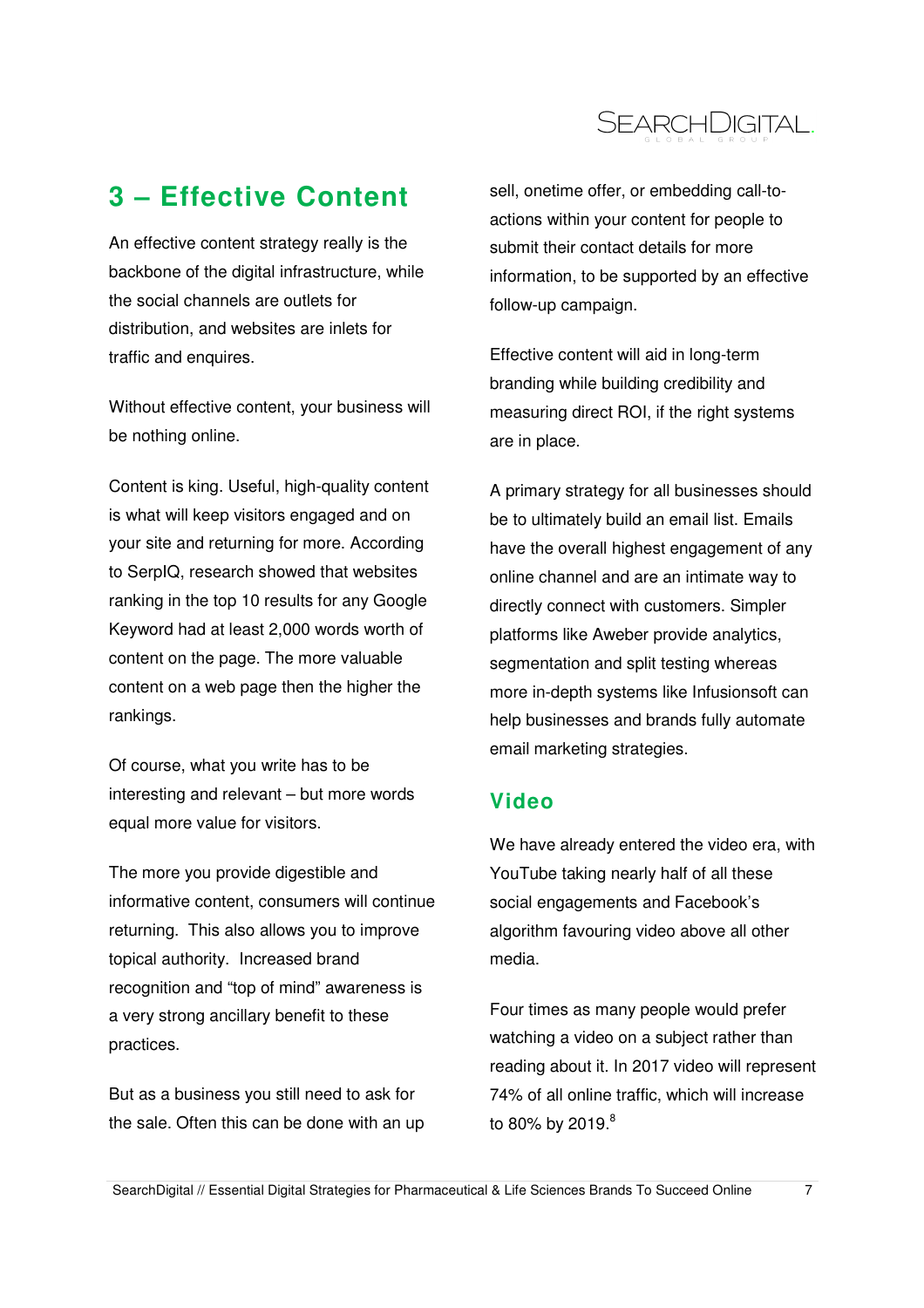

### **Articles & Blogs**

The Hummingbird algorithm takes traditional search marketing and turns it on its head, shifting the emphasis back onto producing deep, high quality and authoritative content and reducing the importance of links alone.

With the Hummingbird update, Google wants to provide searchers with answers to their questions, rather than just send them to pages that contain the keywords used in their searches.

This new search paradigm is a boon for brands that have a strong content policy. If you regularly publish reviews, news, opinion pieces and how-to's, then you will be much better off thanks to Hummingbird.

"Blogs by senior staff about commitment to patients, research, if done in a sincere way, can be very effective. In addition, blogs allow for comments by readers to facilitate a dialog. But again, firms need to define their processes around how public comments are handled in advance." Dr. Kevin Campbell.<sup>9</sup>

### **Images & Infographics**

Studies show that internet readers pay close attention to information-carrying images. Readers are more likely to spend more time looking at an image over reading the actual text - when the image is relevant to the subject.<sup>10</sup>

Having the right image can drastically increase the click through rate for your articles and blogs. Tweets with images receive 18% more clicks than tweets without images. And on LinkedIn, 98% of posts with images receive more comments, and posts with links have a 200% higher engagement rate. $11$ 

Infographics are also liked and shared three times more on social media than traditional content<sup>12</sup>

58% of b2b marketers find them to be effective in their efforts.<sup>13</sup>

Research the kind of infographics that other people in your niche are engaging with to help formulate a strategy for your brands visual content and use them as a way to reach a wider audience.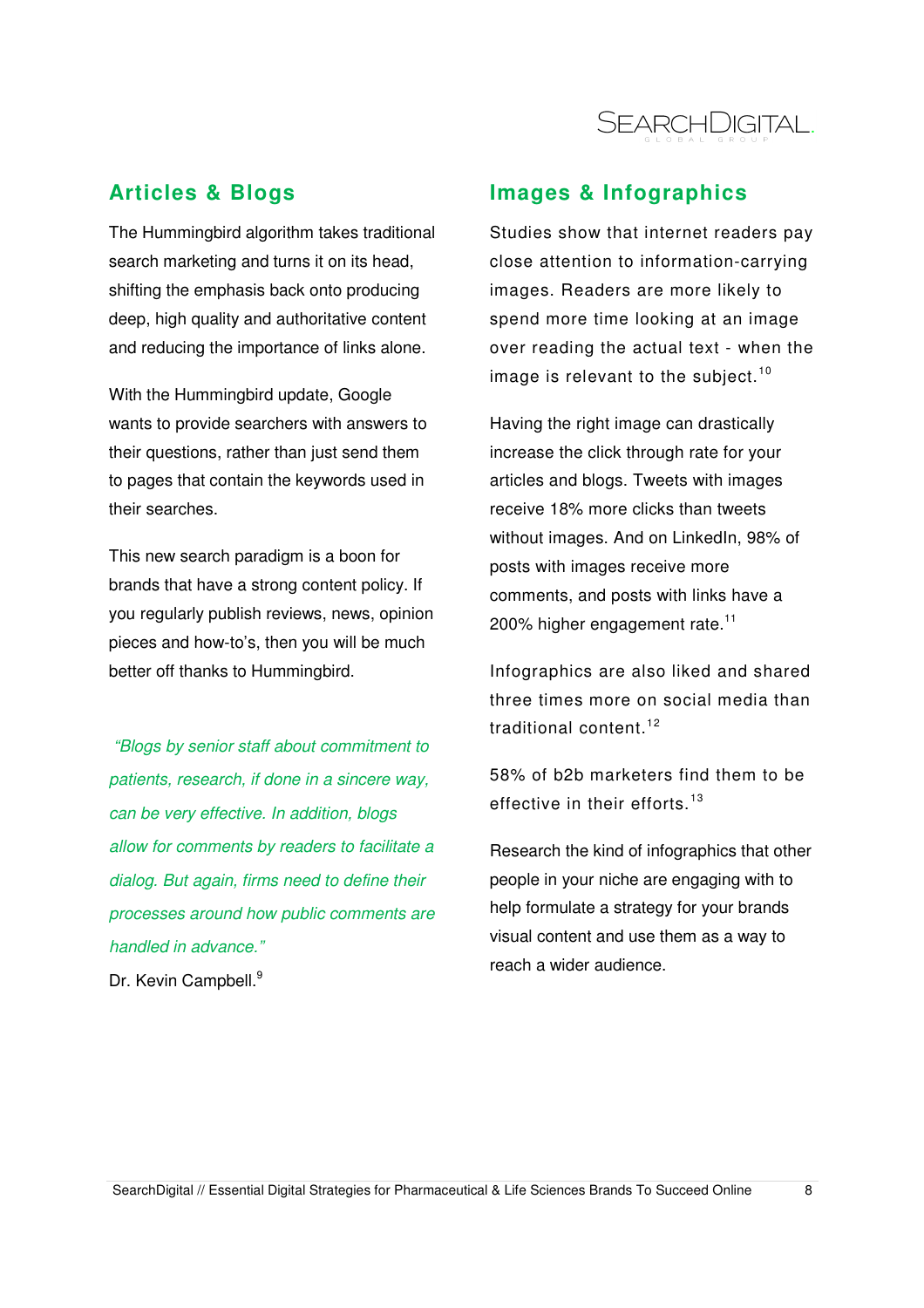

## **4 - Social Media**

Content is King, but Marketing is Queen. And she runs the household.

Leveraging social media platforms is one of the most effective methods to get your brand noticed online.

Utilising the best practices for each platform will help you distribute your content to new audiences while engaging directly with customers and clients.

Here are some best practices for using social media effectively:

Do not use social as a display case for promotions. Use it as a place to provide value and distribute high-quality and informative content to the right audiences.

Engage directly with consumers, customers and clients:

Facebook is the largest social network and Instagram comes second.

But YouTube accounts for 50% of all social engagements and will also help you rank in searches as it is owned by Google.

Be careful with your videos - there are compliancy issues to consider.

Support groups and communities:

"Some of the most engaged and active audiences on social media are individuals coping with a disability or chronic condition, including heart disease, cancer, diabetes and people who have recently experienced a medical emergency." GetReferralMD.com.<sup>14</sup>

Here are some social media statistics:

- Facebook remains at the top of the most widely used social platforms, with 79% of adult internet users and 68% of ALL American adults.<sup>15</sup>
- 80% of time engaged on social media is via mobile. $16$
- 88.9% of US businesses with over 100 employees use social media for marketing purposes. $17$
- 94% of B2B marketers use LinkedIn for content distribution.<sup>18</sup>
- Over 56% of online adults use more than one social media platform.<sup>19</sup>
- 88% of physicians use both the Internet and social media to research medical devices, biotechnology and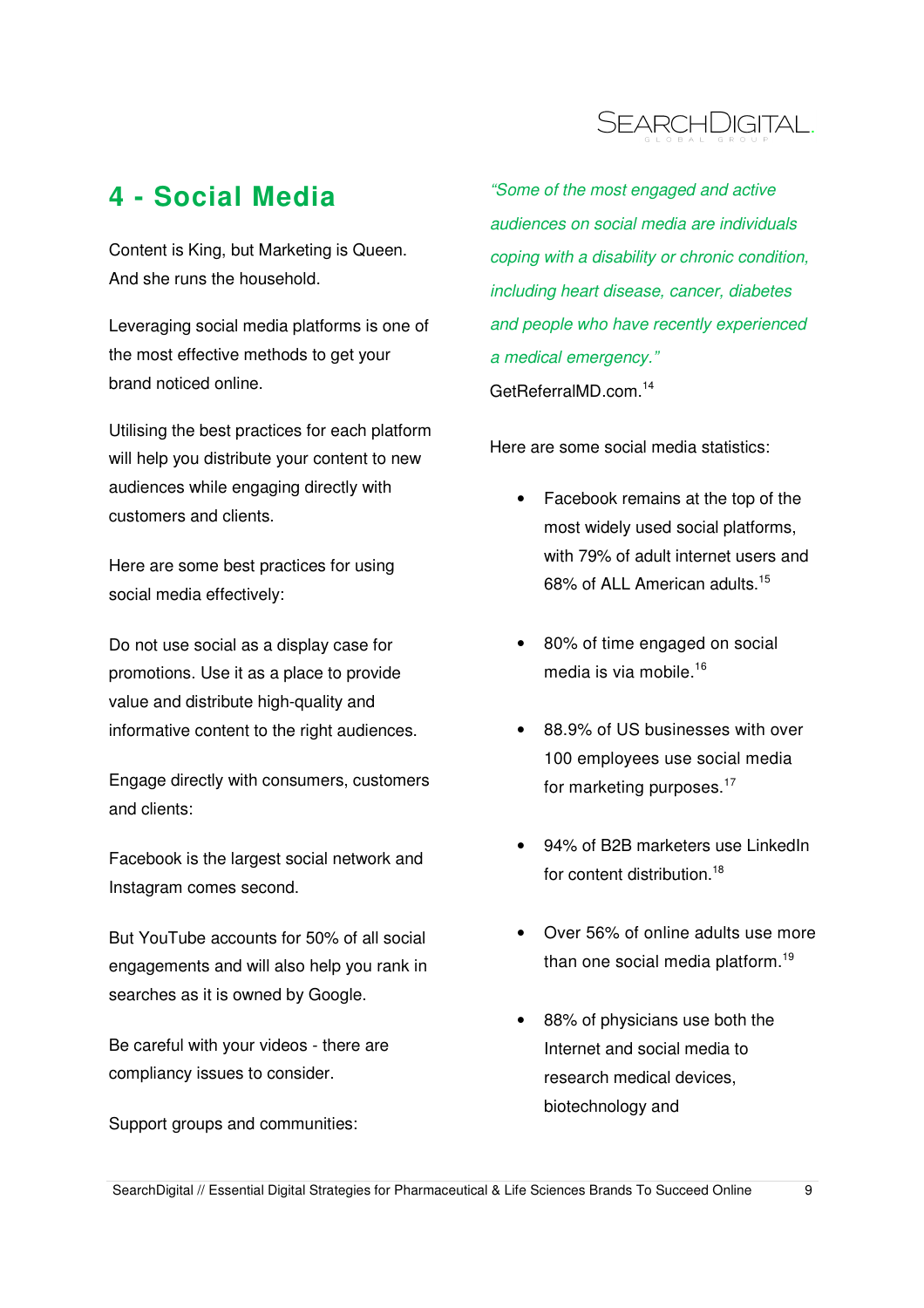

pharmaceuticals.<sup>20</sup>

- Businesses that invest at least 6 hours to social media per week see:
	- 64% increased in lead generation
	- 78% increase in website traffic
	- 60% increase in search engine rankings.<sup>21</sup>

### **Facebook**

According to Interbrand's Top 100 Growing Brands, Facebook is at number 1 in terms of revenue percentage growth.

It has the largest reach for any social platform in the world, with 1.86 billion monthly active users as of February 2017.

Being able to target users by a vast range of criteria - including age, gender, location, job title, net worth, interests and many more makes the platform an invaluable launching pad for advertisers.

And Facebook isn't limited to teens and millennials. Baby boomers spend an average of 11 hours per week on the social platform.<sup>22</sup>

Facebook is an excellent source for traffic especially when using paid ads. But their

algorithm favours videos and images post, allowing those mediums the most potential reach.

### **YouTube**

There are over 4 billion video views per day on YouTube. As the world's second largest Search Engine after Google, and third most visited site after Google and Facebook, it boasts over 6 billion hours of videos watched per month.

6 out of 10 people prefer online video platforms to live TV. On mobile alone, YouTube reaches more 18-49 year olds than any broadcast or cable TV network.

Viewers who watched TrueView ads (YouTube's advertising platform) at least 30 seconds—were 23 times more likely to visit or subscribe to a brand channel, watch more by that brand, or share the brand video.

Viewers who are exposed to TrueView ads but who don't watch to completion are still 10 times more likely to take one of those actions. When brands use TrueView, they see views of previously existing content increase by up to 500% after posting new videos.

The most viewed brand videos are on average 31–60 seconds long (32% of all views).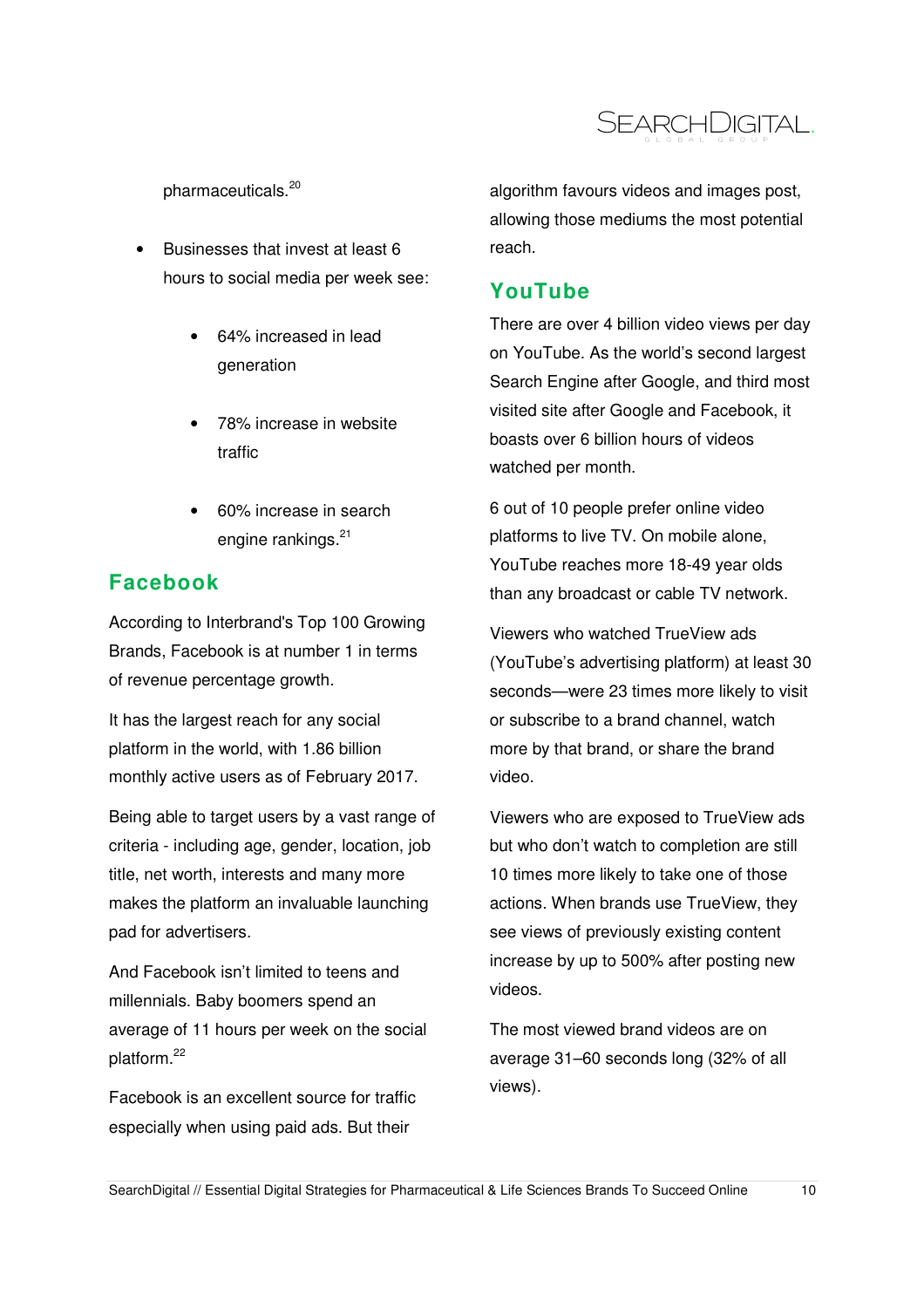

### **Instagram**

Instagram is essentially in online photo album app. Through innovation they now incorporate videos and video stories into the platform.

Instagram has over 500 million monthly active users, up from 400 million just 10 months ago.

Acquired by Facebook in 2012 for \$1 billion, this 13-employee company grew to 30 million iOS users in its first 18 months.

Users have shared over 40 billion photos todate, averaging 95 million photos and videos per day.

80% of users are from countries outside the United States, with 59% of all users using it every day, 35% of which visit several times a day.

In the U.S 55% of all online 18-29 year olds use Instagram, with 28% of all 30 to 49 year olds representing the second-largest user group. 4.2 billion posts are liked daily.

It is currently used by 48.8% of brands in the U.S expected to rise to 70.7% in 2017.

#### **Twitter**

Twitter is a micro blogging platform which limits "tweets" to 140 characters. Though there is a lot of digital banter about the demise and stagnation of the platform, dedicated users are extremely active and

engaging. There are over 313 million active monthly visitors with 500 million tweets per dav. $^{23}$ 

Twitter is particularly excellent for social listening, customer service, engaging with clients and colleagues, and others interested in your industry and business. (Read more in the Social Listening section.)

Dr. Kevin Campbell, a widely recognized cardiologist and social media savant, outlines:

 "One of the best ways to interact with an audience is through the use of Twitter chats. If done properly and monitored by those expert in social media, Twitter chats could be an opportunity to allow for two-way communication between patients and pharma, physicians and pharma, researchers and pharma." Forbes.com.<sup>24</sup>

Like Facebook, Twitter is also an excellent platform for distributing content and driving website traffic. Using mentions (@name) and appropriate hashtags can help you reach a greater potential audience.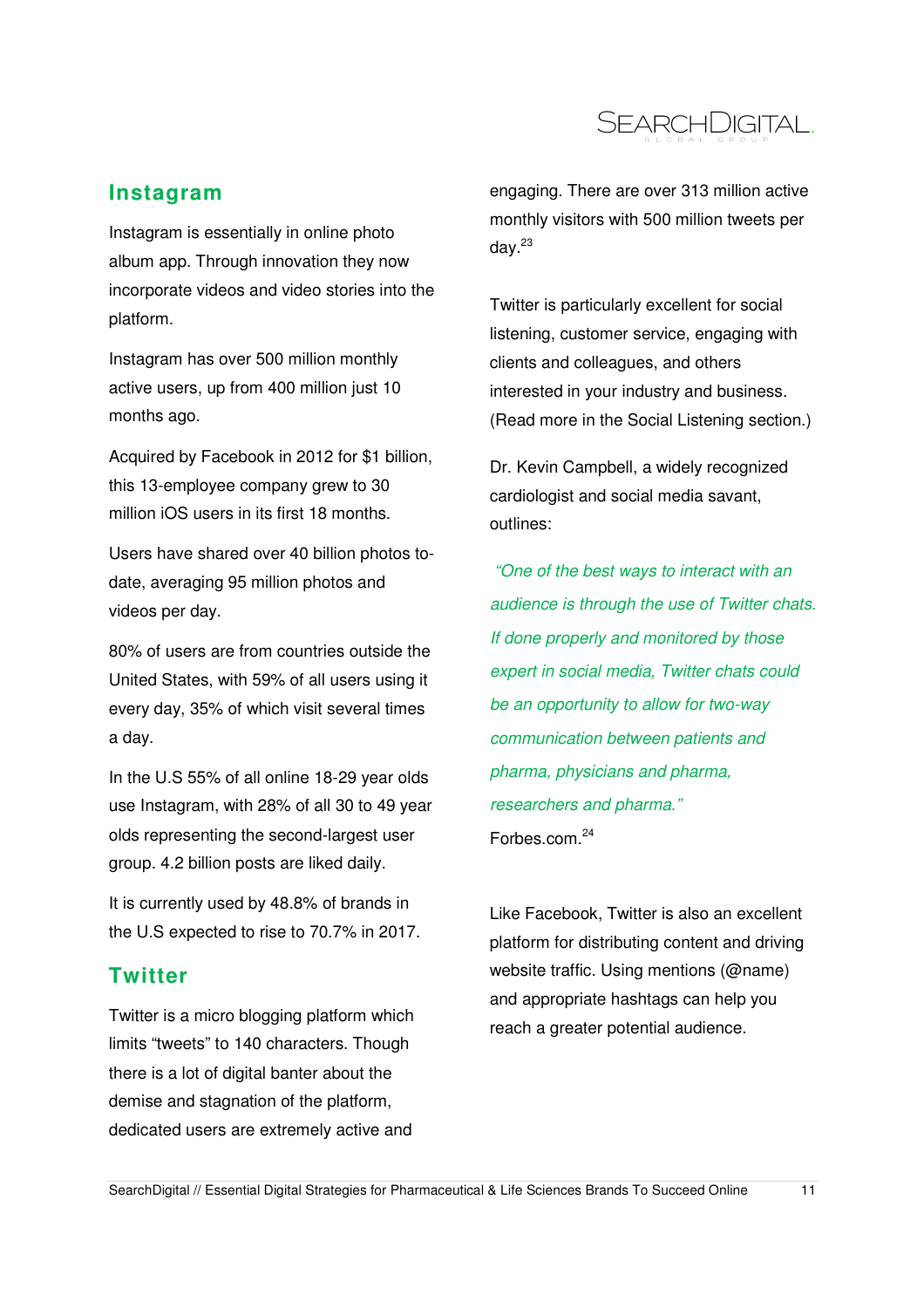

### **LinkedIn**

LinkedIn, owned by Microsoft, is a "place for professionals".

Ideal for B2B and professional networking, LinkedIn has over 106 million unique monthly visitors with 467 million registered members.<sup>25</sup>

40% of users check daily and it is used in 200 countries and territories with 41% of millionaires using LinkedIn.

25 million profiles are viewed each day.

It is available in 20 different languages.

The average CEO has 930 connections.

Like Twitter and Facebook, LinkedIn is another great platform for distributing and sharing content.

It also has its own publishing platform with 130,000 long-form posts being generated every week.

There 9 billion content impressions in LinkedIn feed every week.

Studies show that 80% of B2B leads come from LinkedIn.

46% of social media traffic coming to B2B company sites is from LinkedIn.

### **Snapchat**

Snapchat has 301 million active monthly users. With over 20,000 photos being shared every second.

There are more than 10 billion daily video views and it reaches 41% of all 18 to 34 year-olds in the United States.

It has a 300% increase in usage in the last 3 years.

Snapchat ads are seen between 500,000 and 1 million times per day.

There are 16 heads of state of governments which use Snapchat.

Geofilters are viewed over 1 billion times per day.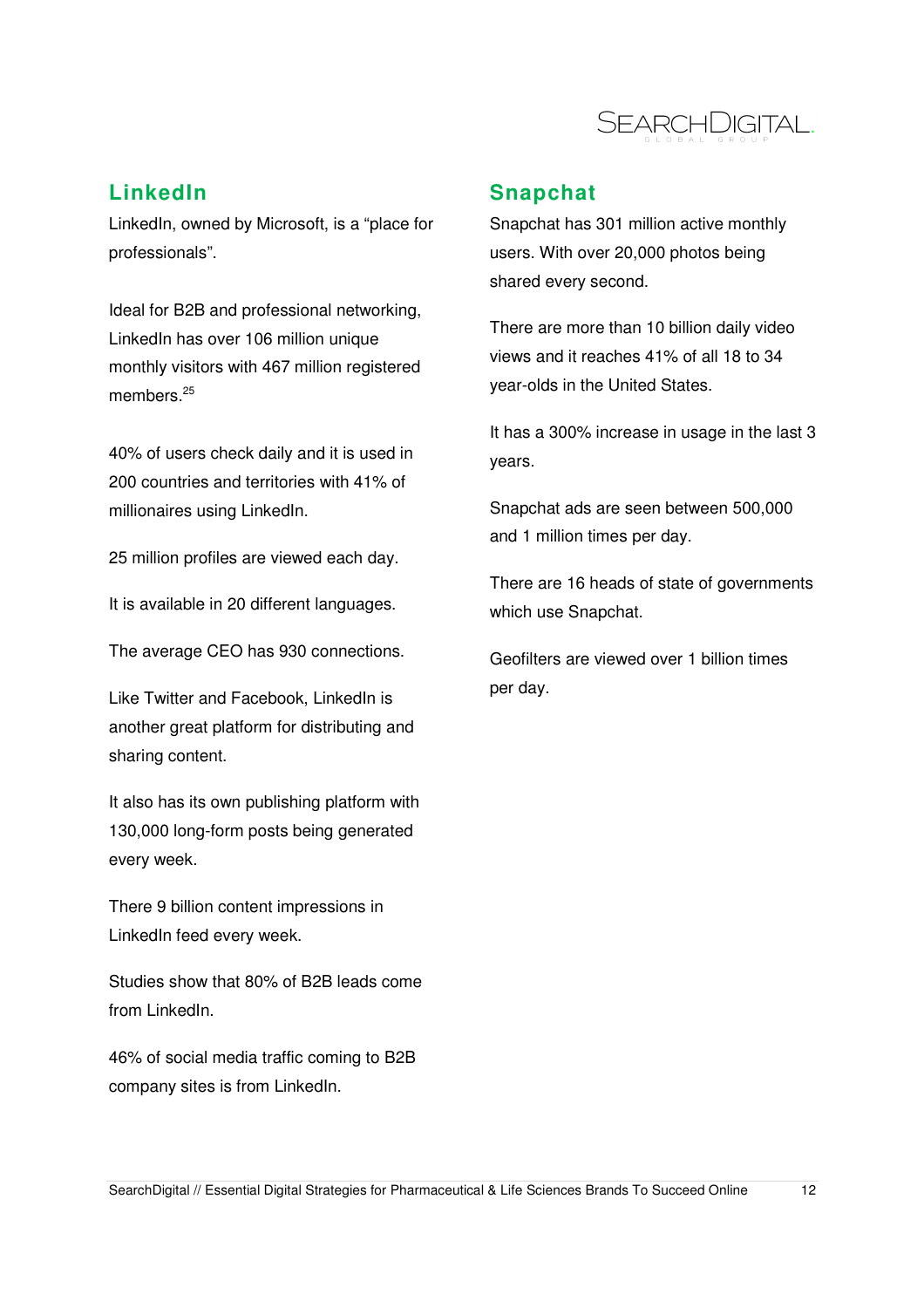

# **5 – Online Listening**

With content as the backbone of digital, "listening" would be the central nervous system for any organisation's digital efforts.

Here, you can receive messages and engagements telling you whether something is wrong or right.

59% of Americans with social media accounts think that customer service through social media has made it easier to get questions answered and issues resolved while 1/3 of UK customers prefer to engage directly online with a brand than visit their location.<sup>26</sup>

Online listening is both an active and passive way to gather data and understand your audiences and potential customers.

#### What is social listening?

"Social listening is the process of tracking conversations around specific phrases, words or brands, and then leveraging them to discover opportunities or create content for those audiences." Sprout Social.<sup>27</sup>

By identifying keywords and key phrases while closely monitoring your own and your competitors' social mentions you will

empower your brand with a first line of digital customer service.

Digital savvy people know that a tweet towards a brand can often elicit a much faster response than going the conventional route of calling the company and getting passed over to reps before the inevitable and accidental disconnect.

7 out of 8 messages to brands go unanswered within the first three days. $^{28}$ By being the listener and thought leader, just think about the impact your business could make by being the one to answer and address concerns of your competitors' customers while maintaining engaging relationships and loyalty with your own.

You can also use listening to understand common concerns and questions among certain demographics.

And leverage trending topics and hashtags to increase your reach on social posts while keeping up with current best practices.

Furthermore, these FAQ's can be leveraged to create content (blogs, videos, infographics etc.) that you know will solve a problem for your potential and current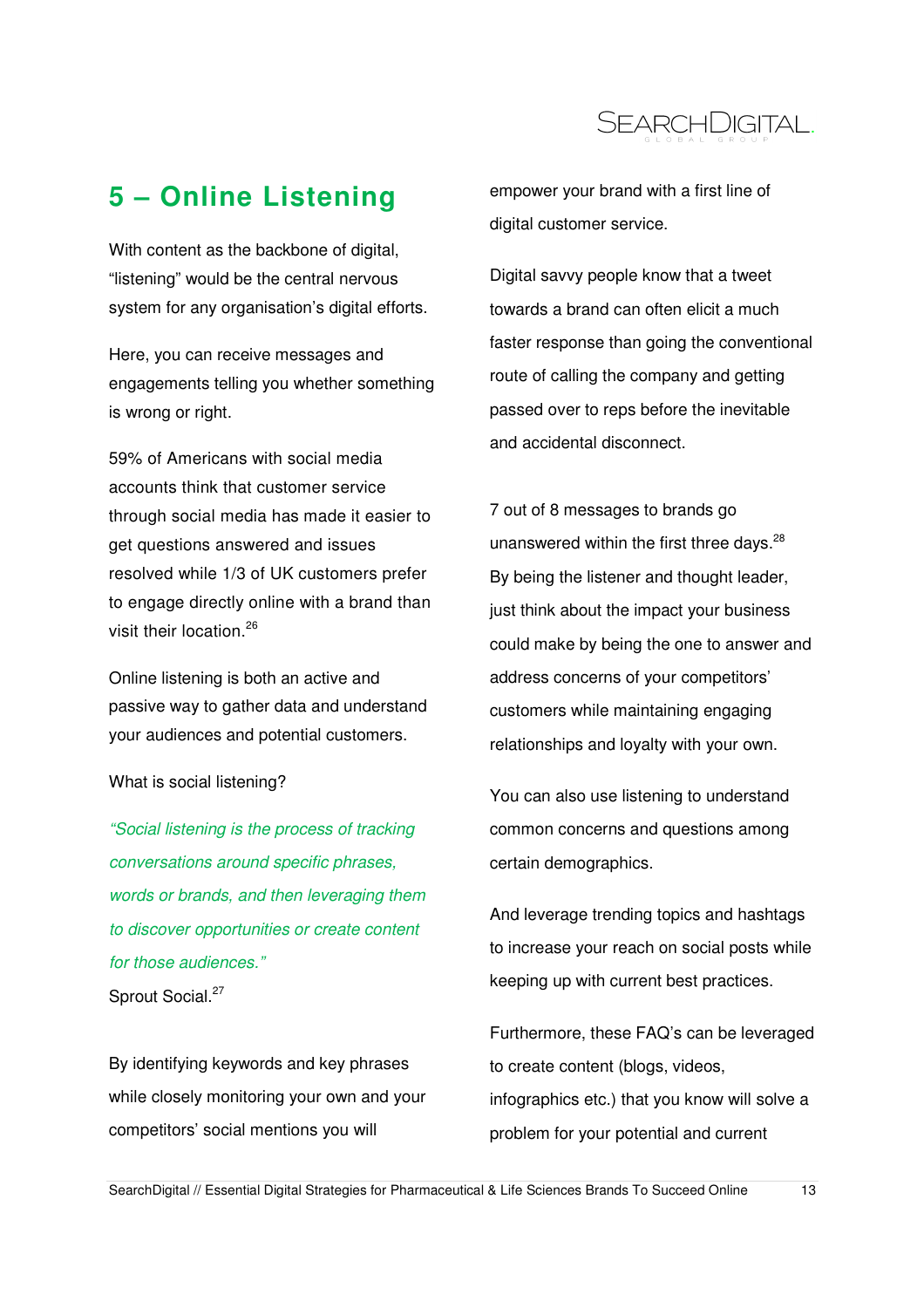

consumers - which is the best kind of content to provide.

Mentions: Often preceded with a "@" symbol. These are direct tags to people and brands for Facebook, Instagram, Twitter, LinkedIn and other social platforms.

Mentions are critical in social listening as they can make or break a relationship (both personal and in business).

Mentions are opportunities to publically address concerns or issues (showing other people that you care and are on top of things), and also great for eliciting praise and excitement from people.

Often, when working with influencers, mentions are the ideal way to "shout out" a brand.

Sentiment Analysis: Also known as opinion mining. There is a myriad of software available for measuring sentiments. Communication can be difficult.

Especially with the nuances of the English language while more and more people around the globe engage online.

Although there are 'bots and programs available, adept humans still definitely add more value and quality here - especially

when it comes to identifying sarcasm and distinguishing grammatical errors.

Engagement: Digital engagements are measured in Likes, Mentions, Comments, Shares, Subscribes, etc. Though likes don't carry the weight that they used to, a share on Facebook can go a long way, as will a retweet on Twitter and a Tag in Instagram.

Registering for Google Alerts or on Feedly.com will help your brand listen to trends online.

These sites will send notifications of mentions of the topics you choose to follow.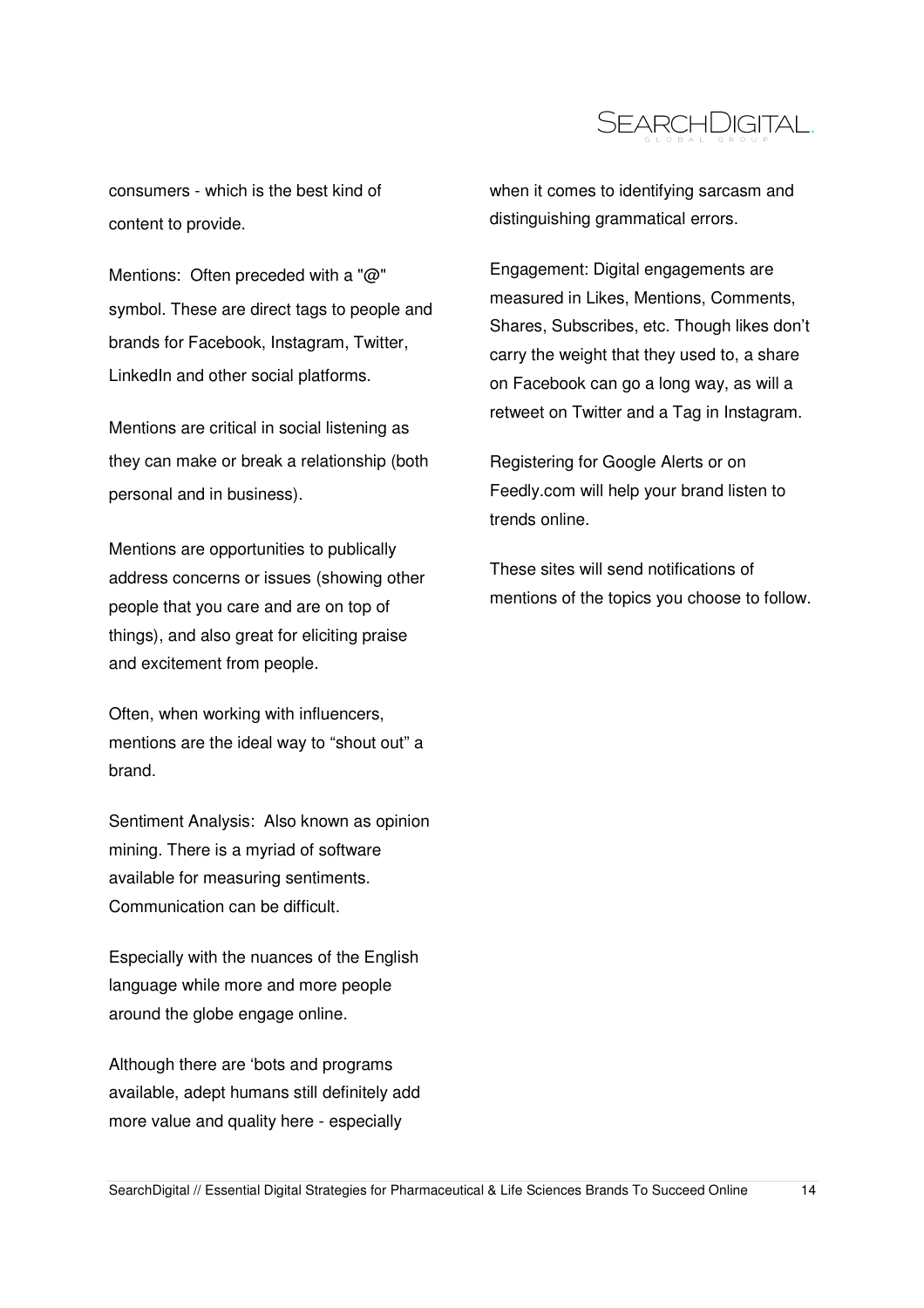

# **6 – Digital Advertising**

Digital advertising is capable of producing immediately measurable results within the same day of a campaign going live.

Unlike television, radio or printed press adverts, the success of which is almost always estimated, paid search campaigns provide marketers with definitive results.

Advertising on digital can be though tricky, especially for pharmaceutical companies. Facebook has the best ads platform for targeting specific audiences while Google (including YouTube) is ideal for consumers who are already researching.

Google and Facebook combined hold 103% of the digital advertising space. Facebook at 43% and Google at 60%. This is possible because other digital advertising platforms are at a 3% decline.

Content still is absolutely critical while reaching the right audience. The wrong headline or the wrong image can increase your cost per conversion significantly.

Videos are an increasing trend and are very effective on Facebook, YouTube and on landing pages.

We recommend again that you consult legal advice before any advertising is executed as the pharmaceutical industry is closely

monitored by the FDA and EMA, especially if you are advertising to US and UK audiences. Full disclosure of the benefits and risks is often required.

Retargeting: Cookies and pixels embedded on your website for retargeting purposes can help increase your conversions, on average by up to 60%.<sup>29</sup>

Even modest brands will benefit from this because it gives them omnipresence online, making them command more of their target audiences attention.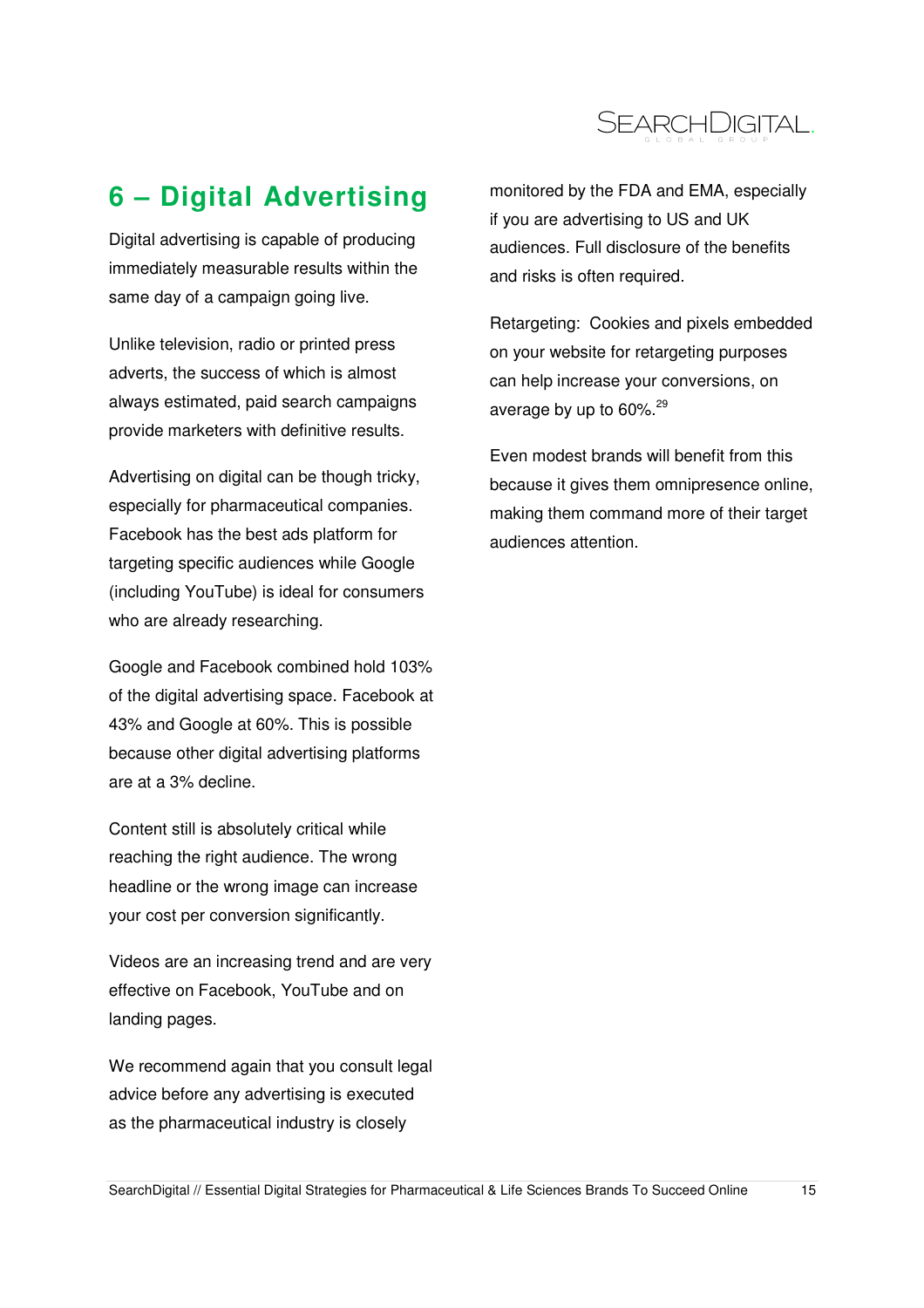

# **7 - Analytics & Data Analysis**

Analytics are the measuring tools which help businesses understand their campaigns effects, view traffic sources and user behaviour. Coupled with split testing strategies this can help insight and significantly improve conversions.

By using analytics to apply Pareto's 80/20 principle, businesses can target the valuable 20% of consumers who are likely to buy. These clients should be cherished with special attention.

A percentage improvement of just 1%, by monitoring bounce rates and click through rates, analysing and split testing - can significantly improve gross profit margins.

### **SearchDigital Solution**

Digital strategies and execution require the business as a whole to think like marketers.

Large businesses have segmented departments where employees are assigned to specific duties.

Being that the majority of all people are on social media and engaging on a daily basis, anybody within any department can provide value.

From the mailroom staff to the CEO.

A combination of internal efforts coupled with outside experts can provide maximum results.

It is important to have your employees maintain a level of awareness, this is critical because at the end of the day, pay cheques are ultimately thanks to customers and clients.

By having your employees maintain a level of vigilance on social and digital infrastructures, fewer business opportunities will slip through the cracks. And more will be uncovered.

It is equally important that the business engaging on digital platforms utilise the appropriate experts to make sure they maximise their efforts and ROI.

"Because many clinical teams do not have that type of expertise on staff, it is important for clinical teams to contract with a vendor that can manage this steady stream of metrics." MarketWired.<sup>30</sup>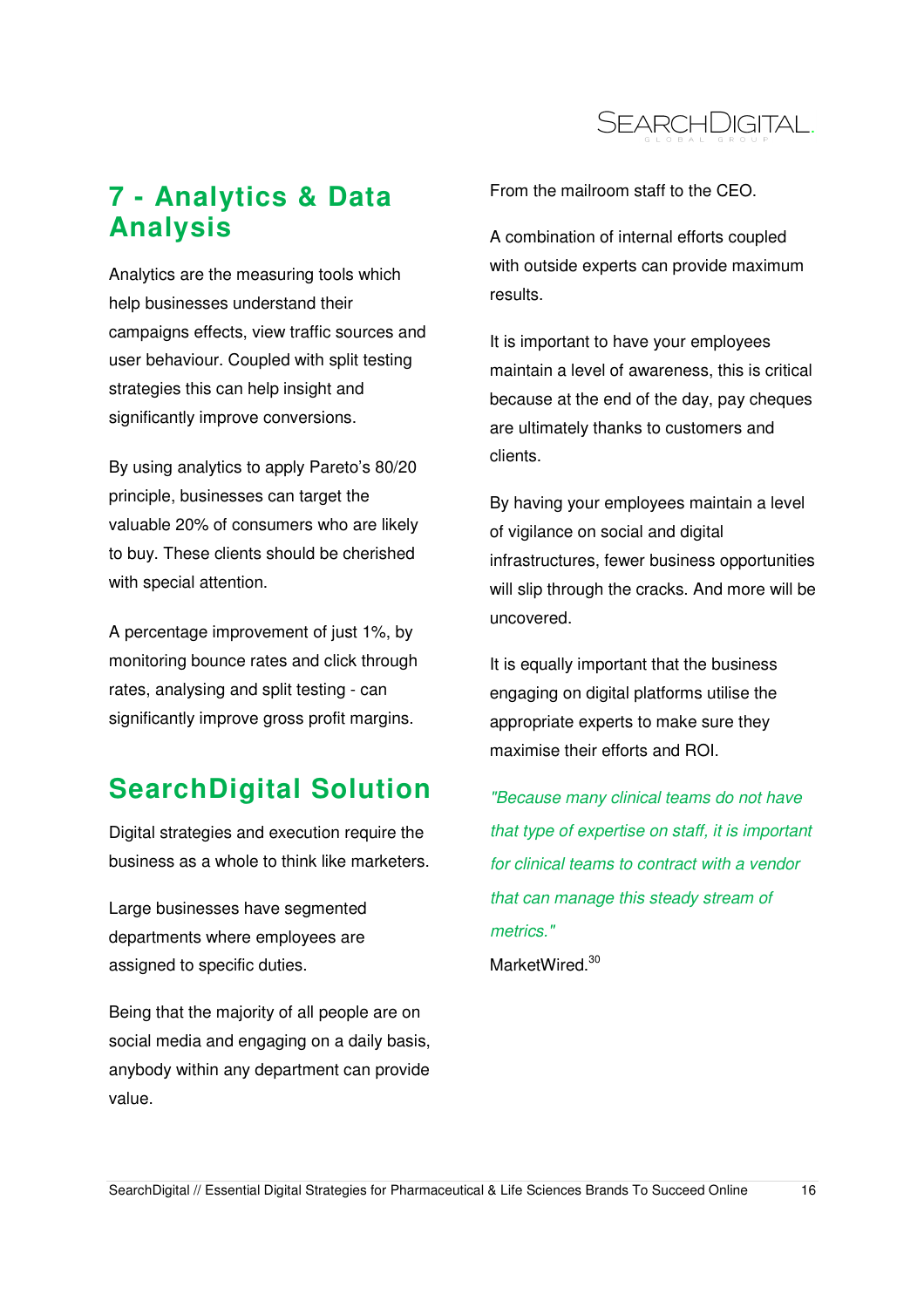

## **Where We Come In**

Our senior team have over 30 years experience working directly with pharmaceutical brands and life sciences businesses in similar vertical channels; we understand the nuances, procedures, best practices, and policies to achieve maximum results with your digital efforts.

By deploying superior technology, agile tactics and advanced digital strategy, combined with real-time analysis, SearchDigital helps drive actionable insights for optimum, effective and immediate growth.

We work directly with businesses and their key staff to make sure there is a team effort in place, providing the help, direction and additional 'heavy-lifting' needed where internal teams resources are already fully stretched.

As an award-winning digital technology company, SearchDigital is constantly innovating – looking for effective ways to propel our clients' businesses forwards to achieve rapid and sustainable growth.

One of the ways we do this is via our Enterprise Growth Engine™ - a second generation digital transformation system that's been specifically designed to accelerate organisational growth.

We do this through innovation and excellence at light speed\*.

### **Some Services We Provide:**

- Web Systems Development
- Ecommerce Platform Development
- Digital Channel Marketing and Advertising
- Digital Creative Services and Consulting
- Big Data Analytics
- Customised Dashboard Reporting
- Content Management Systems
- Content Strategies, Development and **Distribution**

### **Conclusion**

BHS; Blockbuster; Clinton Cards; Comet; HMV; Kodak and Woolworth's... well-known and well-loved brands, in the US, UK, and around the world.

All have one thing in common: they no longer exist.

This is due, in no small part, to the fact that they failed to acknowledge and embrace the digital evolution or recognise that continuous innovation is the only way to thrive – and survive.

A decade ago we were dialling up the internet, as well as our phones. It was an era when phones weren't stylish - let alone smart.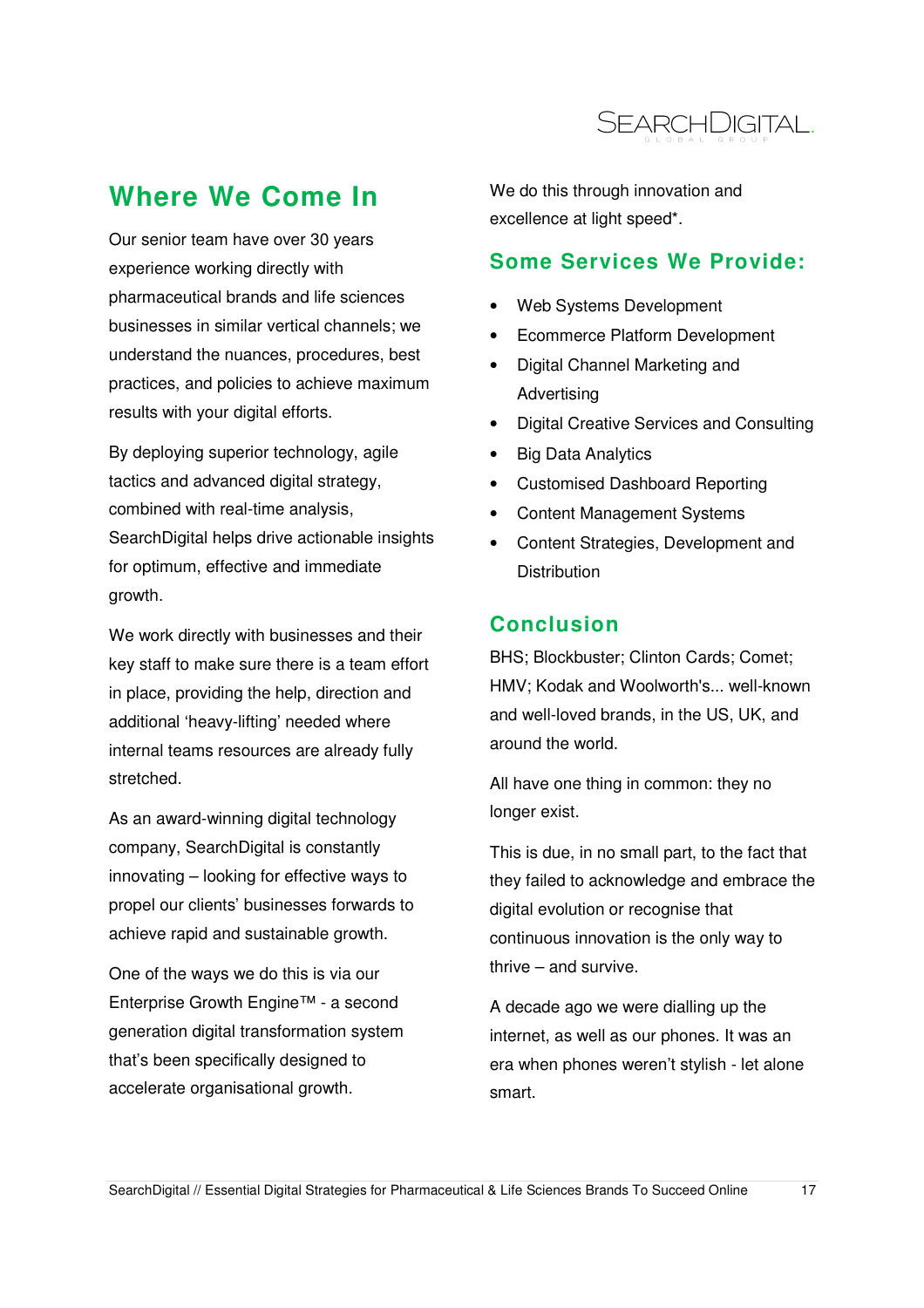

Would your younger self have believed that, one day, you would be streaming a video from Netflix in 4K HD direct to your phone wirelessly?

Yet here we are. Our phones are part of our lives, fulfilling so many more functions than for conversation alone – and brands need to utilise everything they can to connect with potential consumers.

The prevalence of digital media today is ubiquitous. There is no way around it.

For businesses who want to remain relevant in the now digital era, leveraging social channels will be inevitable for success.

However, not all businesses have the luxury of sharing their message with the public without conforming to compliances and restrictions.

Such is the case for the pharmaceutical and life sciences industries. Utilising social media for marketing is a tightrope to walk for brands and businesses who must answer to multiple compliancy agencies who are watching every move.

Some businesses will take the chance to innovate by recognising that the rewards outweigh the risks.

The majority of reticent businesses have sat back and waited for others to pioneer the

digital frontier, and pray for a guiding light that is not too late.

Fortunately, we can and have learned from the pioneers of this industry.

By harnessing the power of technology and utilising the full advancement in digital, we can positively impact enterprise growth.